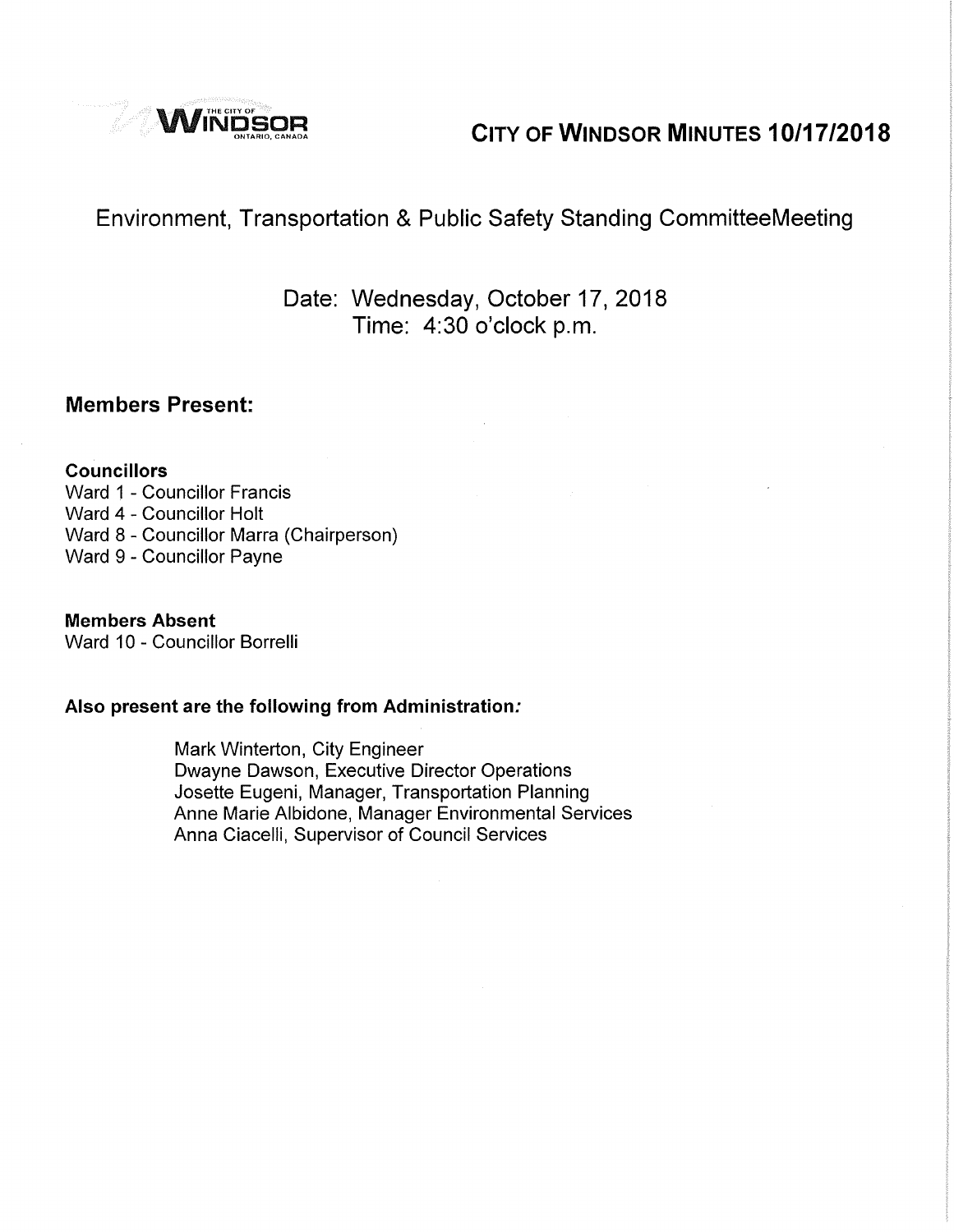# **1. CALL TO ORDER**

The Chairperson calls the meeting of the Environment, Transportation & Public Safety Standing Committee to order at 4:33 o'clock p.m.

#### **2. DISCLOSURE OF PECUNIARY INTEREST AND THE GENERAL NATURE THEREOF**

None disclosed.

# **3. ADOPTION OF THE MINUTES OF THE ETPS STANDING COMMITTEE**

#### **3.1. Adoption of the Environment, Transportation & Public Safety Standing Committee minutes of its meeting held September 19, 2018**

Moved by: Councillor Holt Seconded by: Councillor Francis

That the Minutes of the Environment, Transportation & Public Safety Standing Committee meeting (excluding Transit matter items) held August 29, 2018 **BE ADOPTED** as presented. Carried.

Moved by: Councillor Holt Seconded by: Councillor Francis

That the Minutes of the Environment, Transportation & Public Safety Standing Committee meeting (Transit matter items only) held August 29, 2018 **BE ADOPTED** as presented. Carried.

Report Number: SCM 365/2018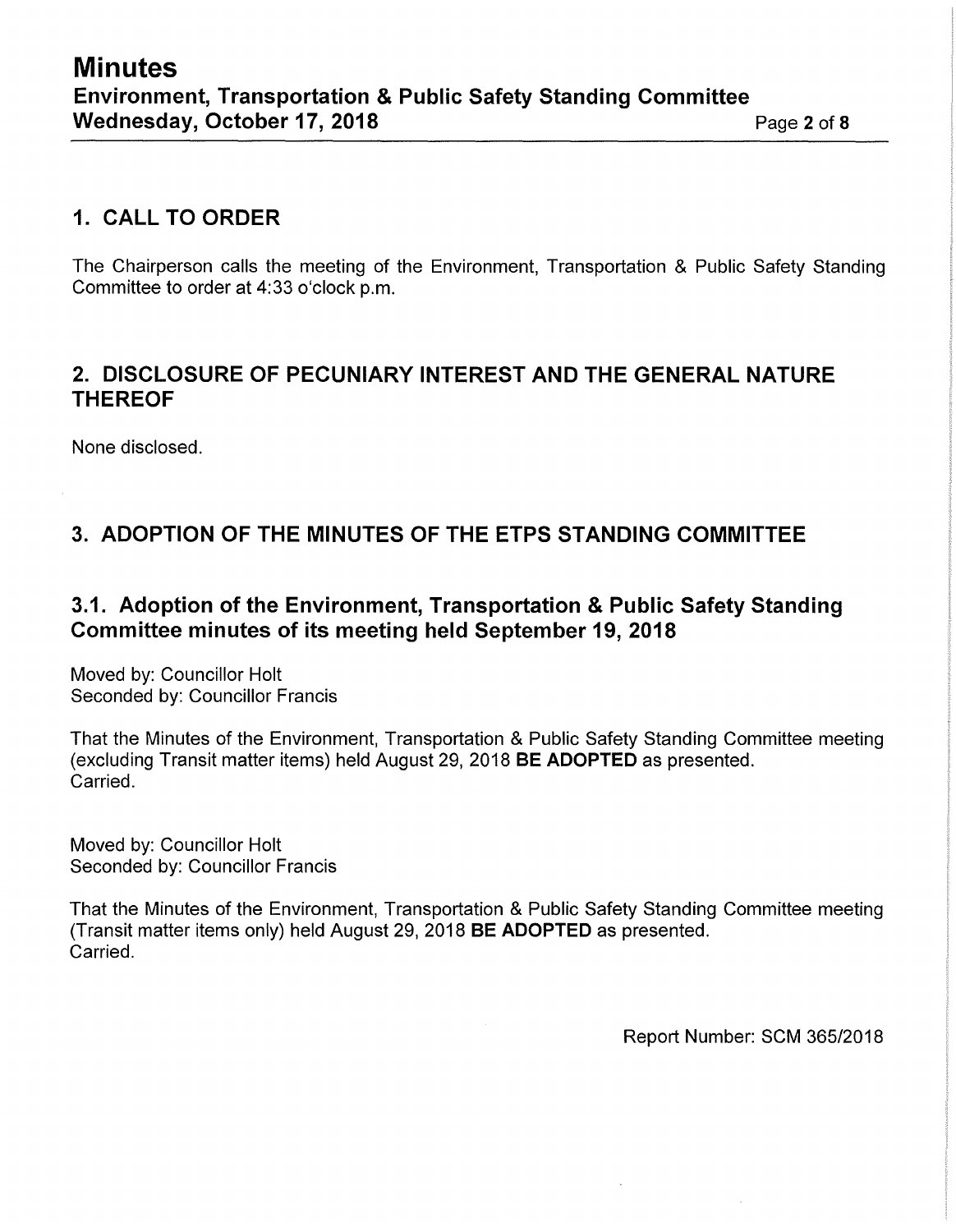# **Minutes Environment, Transportation & Public Safety Standing Committee Wednesday, October 17, 2018 Page 3 of 8 Page 3 of 8**

# **4. REQUEST FOR DEFERRALS, REFERRALS OR WITHDRAWALS**

#### **Carol Wilk, resident of Ward 6**

Carol Wilk, resident of Ward 6 appears before the Environment, Transportation and Public Safety Standing Committee regarding the administrative report Pedestrian Crossovers in support of the deferral if the additional police information is in regards to sight lines.

#### **Gemma Smyth, resident of Ward 4**

Gemma Smyth, resident of Ward 4 appears before the Environment, Transportation and Public Safety Standing Committee regarding the administrative report Pedestrian Crossovers in support of the deferral and indicates that the information in the report was very helpful and requests information regarding warrants.

#### **Kieran McKenzie, resident of Ward 9**

Kieran McKenzie, resident of Ward 9 appears before the Environment, Transportation and Public Safety Standing Committee regarding the administrative report Pedestrian Crossovers in support of the deferral as he is encouraged that administration may be reconsidering their position and is in support of the crosswalk.

#### **8.1. Pedestrian Crossovers - CITY-WIDE**

Moved by: Councillor Francis Seconded by: Councillor Holt

That the report of the Policy Analyst dated May 30, 2018 entitled Pedestrian Crossovers **BE DEFERRED** to a future meeting of the Environment, Transportation and Public Safety Standing Committee to allow for the presence of Windsor Police to provide support and information to the committee. Carried.

> Report Number: S 90/2018 Clerk's File: ST2018 AFB/13207

# **8.4. CQ14-2018 Cabana Road East/ Roseland Public School Pedestrians** - WARD 9

Moved by: Councillor Francis Seconded by: Councillor Holt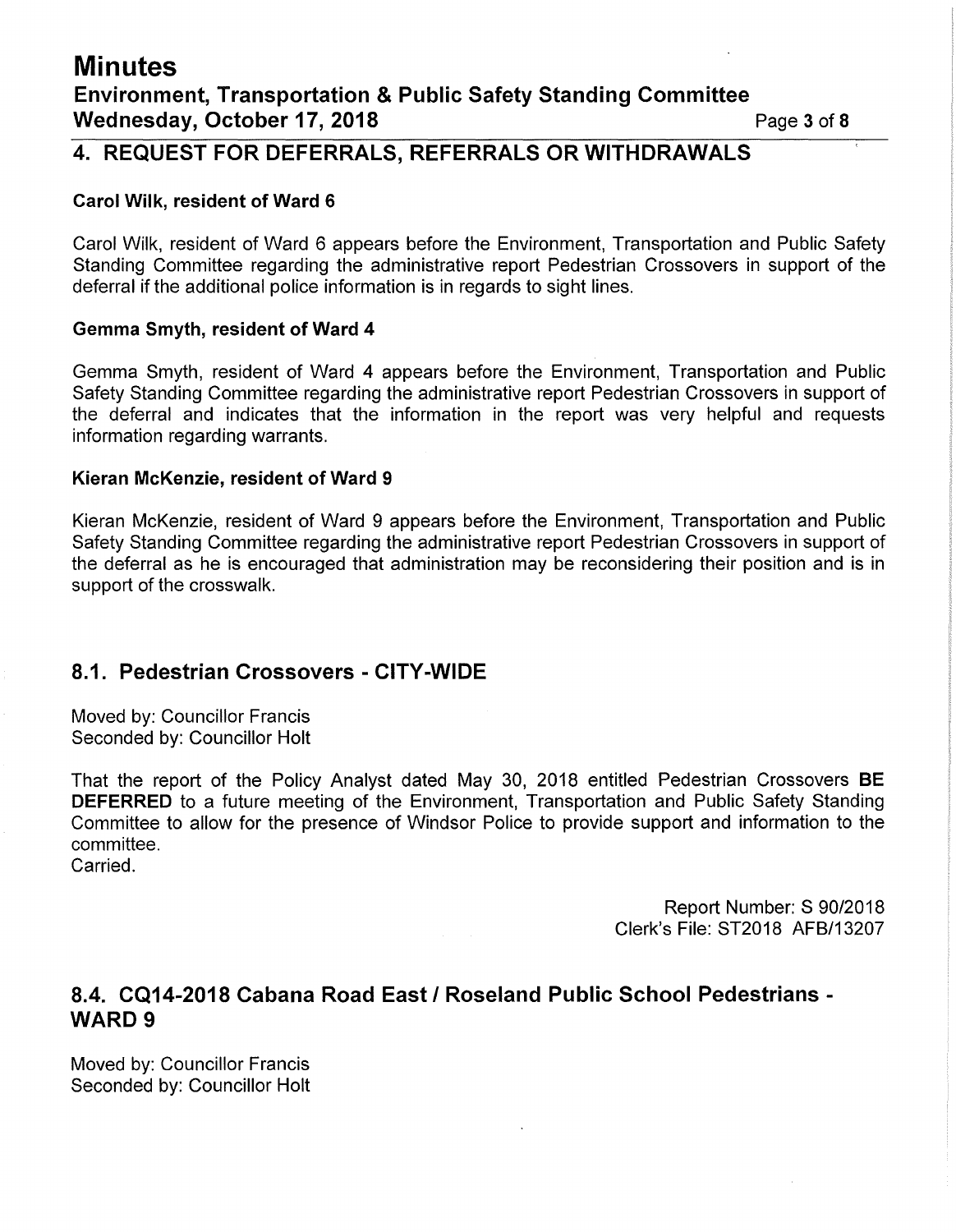# **Minutes Environment, Transportation & Public Safety Standing Committee Wednesday, October 17, 2018 Page 4 of 8 Page 4 of 8**

That the report of the Policy Analyst dated September 12, 2018 entitled CQ14-2018 Cabana Road East/ Roseland Public School Pedestrians **BE DEFERRED** to a future meeting of the Environment, Transportation and Public Safety Standing Committee to allow for the presence of Windsor Police to provide support and information to the committee. **Carried** 

> Report Number: S 156/2018 Clerk's File: ST2018

#### **5. COMMUNICATIONS**

 $\sim 10^{-1}$ 

 $\sim$   $\sim$ 

 $\sim 10^{-1}$ 

 $\sim 10^{11}$  and  $\sim 10^{11}$ 

None.

# **6. PRESENTATIONS AND DELEGATIONS**

See Item 8.1, 8.2 and 8.4.

### **7. COMMITTEE MATTERS**

None.

# **8. ADMINISTRATIVE ITEMS**

#### **8.2. Calderwood Avenue Pedestrian Crossings and Intersection Control** - WARD 9

#### **Lynn Dziver, resident of Ward 9**

Lynn Dziver, resident of Ward 9 appears before the Environment, Transportation and Public Safety Standing Committee regarding the administrative report Calderwood Avenue Pedestrian Crossings and Intersection Control and indicates that there have been numerous accidents at this intersection and removal of these stop signs could pose great risks including Bus Stop areas that would be subject to speeding and accidents. Ms. Dziver encourages the Committee to reconsider removing the stop signs and consider full sidewalks for the area.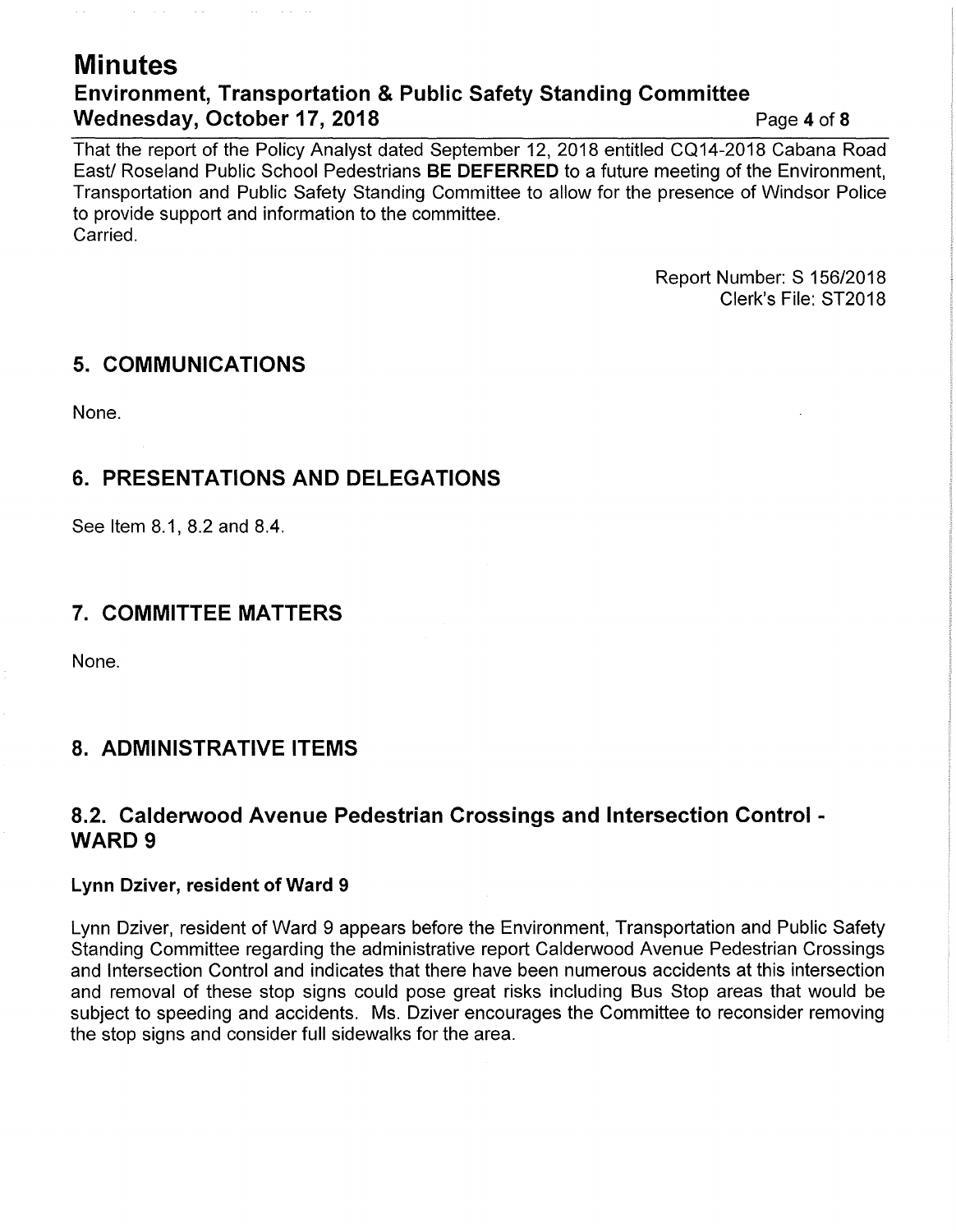# **Minutes Environment, Transportation & Public Safety Standing Committee Wednesday, October 17, 2018 Page 18 Page 5 of 8**

#### **Kieran McKenzie, resident of Ward 9**

Kieran McKenzie, resident of Ward 9 appears before the Environment, Transportation and Public Safety Standing Committee regarding the administrative report Calderwood Avenue Pedestrian Crossings and Intersection Control and is pleased that administration is recommending crosswalks to be added to the area which would alleviate safety concerns. Mr. McKenzie is also concerned with the removal of stop signs at Turner and Calderwood and encourages administration to reconsider this position and keep the stop signs. Mr. McKenzie is concerned about the removal of the stop sign at the Woodward intersection and encourages administration to undertake further study and consider other mitigation strategies that may be implemented at this intersection. Mr. McKenzie adds that sidewalks should be installed on both sides of the road all the way to the Walker road intersection and concludes by suggesting that speeding needs to be deterred and that different methods should be implemented to slow people down.

Moved by: Councillor Francis Seconded by: Councillor Payne

#### Decision Number: **ETPS 636**

- 1. That the following items **BE REFERRED** to 2019 capital budget deliberations:
	- a. Installation of a pedestrian crossover on Calderwood Avenue at the Walker Homesite multi-use trail, be included in a prioritized list of pedestrian crossings, at an estimated cost of \$6,700.
	- b. Removal of stop signs on Calderwood Avenue at Woodward Boulevard and at Turner Road, at an estimated cost of \$5,000.
	- c. Installation of sidewalks on Calderwood Avenue between Bliss Avenue and Walker Road, at an estimated cost of \$82,175.

Carried.

Report Number: S 91/2018 Clerk's File: ST2018 AFB/13207

#### **8.3. CQ17-2018 Riverside Drive East I Ford Boulevard Pedestrians - WARD 6**

#### **Carol Wilk, resident of Ward 6**

Carol Wilk, resident of Ward 6 appears before the Environment, Transportation & Public Safety Standing Committee regarding the administrative report CQ 17-2018 Riverside Drive East/Ford Boulevard Pedestrians and inquires whether the Riverside Drive Vista project is still on schedule and whether the project can begin at Ford. Ms. Wilk concludes by inquiring whether administration can proceed with the crosswalk at this location.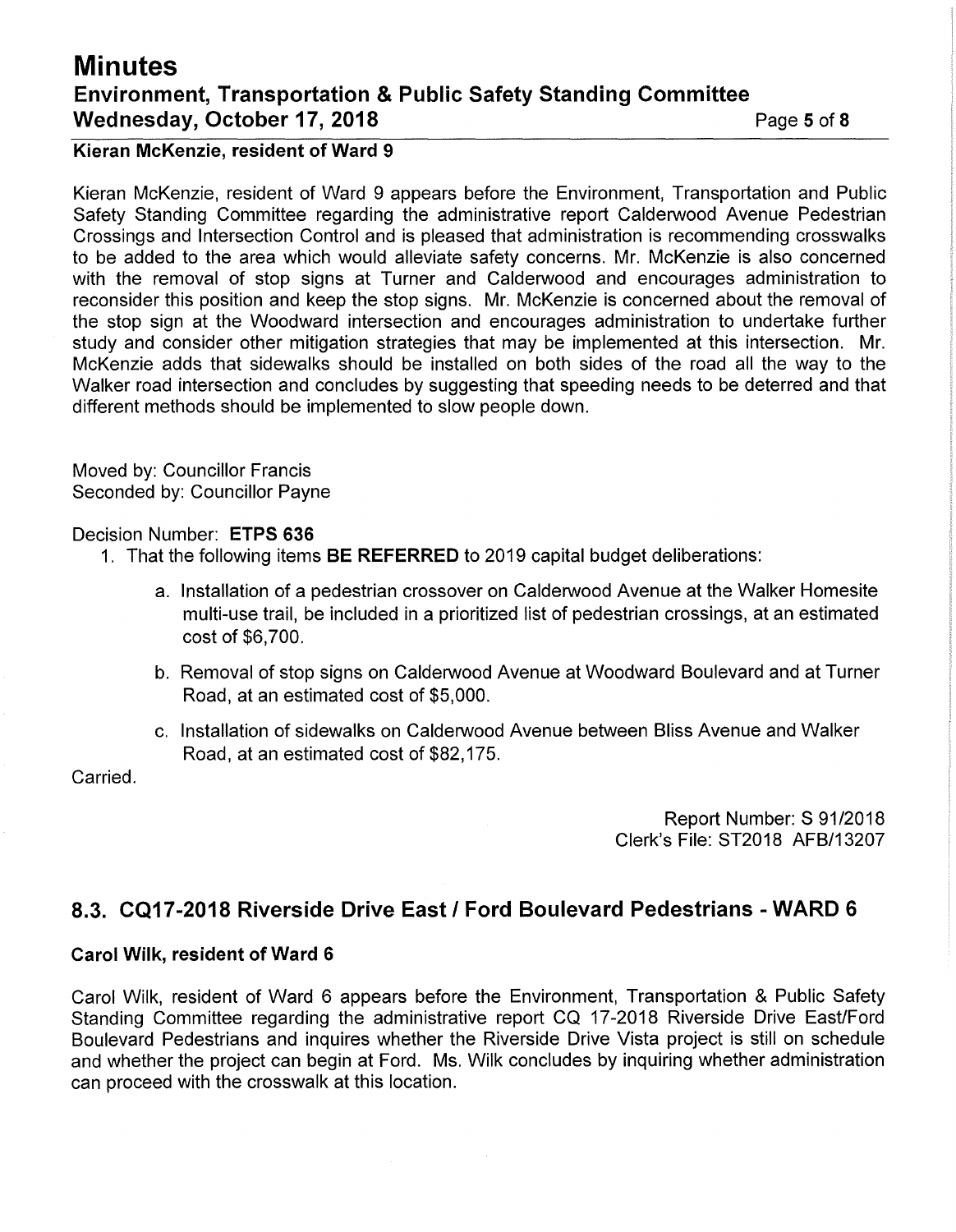# **Minutes Environment, Transportation & Public Safety Standing Committee Wednesday, October 17, 2018 Page 6 of 8 Page 6 of 8**

Mark Winterton, City Engineer, appears before the Environment, Transportation & Public Safety Standing Committee regarding the administrative report CQ 17-2018 Riverside Drive East/Ford Boulevard Pedestrians and indicates that the design phase is not complete and that public consultations will be taking place in early 2019. Mr. Winterton concludes by indicating that he wouldn't be able to guarantee what is being requested and it would be premature to consider this option at this point.

Moved by: Councillor Holt Seconded by: Councillor Francis

Decision Number: **ETPS 637**  That report of the Policy Analyst dated September 13, 2018 entitled CQ 17-2018 Riverside Drive East/ Ford Boulevard Pedestrians **BE RECEIVED** for information. Carried.

> Report Number: S 157/2018 Clerk's File: ST2018

#### **8.5. Options for Bulk Collection Program expansion in response to Budget decision number 811/2018. City Wide.**

Councillor Holt inquires about the Commercial Bulk Collection and whether there will be a O budget impact. Anne Marie Albidone indicates that administration is estimating a O budget impact at this time. Ms. Albidone indicates that policies around this pickup would be developed using in house criteria, an external source would not be required.

Councillor Payne inquires about the illegal dumping. Ms. Albidone describes her interpretation of illegal dumping.

Councillor Payne inquires about discretionary budgets provided to Council. Ms. Albidone explains the process. Administration expresses concern regarding consistency around the process and that it may become an issue. They add that the details would have to be worked out.

Moved by: Councillor Holt Seconded by: Councillor Payne

Decision Number: **ETPS 638** 

THAT the report of the City Engineer dated February 15, 2018 regarding the options for expanding the bulk collection program **BE RECEIVED** for information; and,

THAT Administration **IMPLEMENT** the Commercial Bulk Collection program as outlined in the administrative report; and,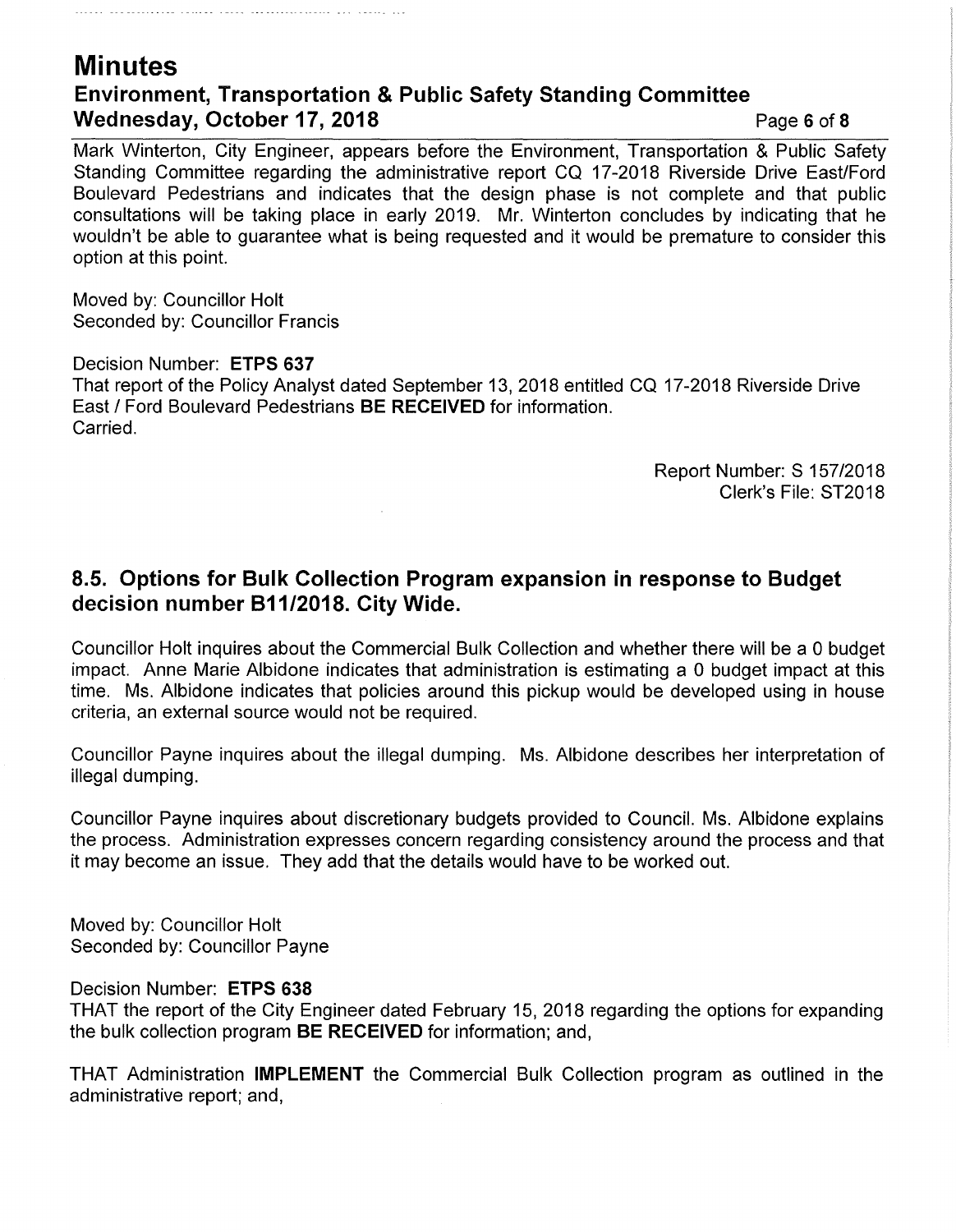# **Minutes Environment, Transportation & Public Safety Standing Committee Wednesday, October 17, 2018 Page 7 of 8 Page 7 of 8**

 $\sim 100$   $\sim$ 

THAT Administration **REPORT BACK** with recommendations for a system for Councillors to utilize the service at their discretion. Carried.

Councillor Francis voting nay.

. . . . . . . . . . . . . . . . . . . .

Report Number: C 27/2018 Clerk's File: SW2018

# **8.6. 882885 Ontario LTD I Elimination of Interconnection Between Aspen Lake and Blue Heron Pond I Oversizing/Cost Sharing IWard 7**

Moved by: Councillor Francis Seconded by: Councillor Holt

#### Decision Number: **ETPS 639**

I. THAT Council **APPROVE** a payment to 882885 Ontario Inc., in the amount of \$75,000 (inclusive of HST), for the installation of Wa-stops on the storm sewers at each of the intersections of 1) Firgrove at Clover and, 2) Morningstar north of Firgrove, to be funded from the New Infrastructure Development Project (10#7035119). Carried.

> Report Number: S 125/2018 Clerk's File: SW2018

### **8.7. Response to CQ9-2018: Administration's review of the Boulevard Maintenance By-Law in light of oversized parcels and recommendations for any changes - City Wide**

Moved by: Councillor Francis Seconded by: Councillor Holt

#### Decision Number: **ETPS 640**

That the report of the Research Analyst Coordinator dated September 24, 2018 entitled Response to CQ9-2018, Administration's review of the Boulevard Maintenance By-Law in light of oversized parcels and recommendations for any changes, **BE RECEIVED** by Council for information. Carried.

> Report Number: S 161/2018 Clerk's File: SR2018